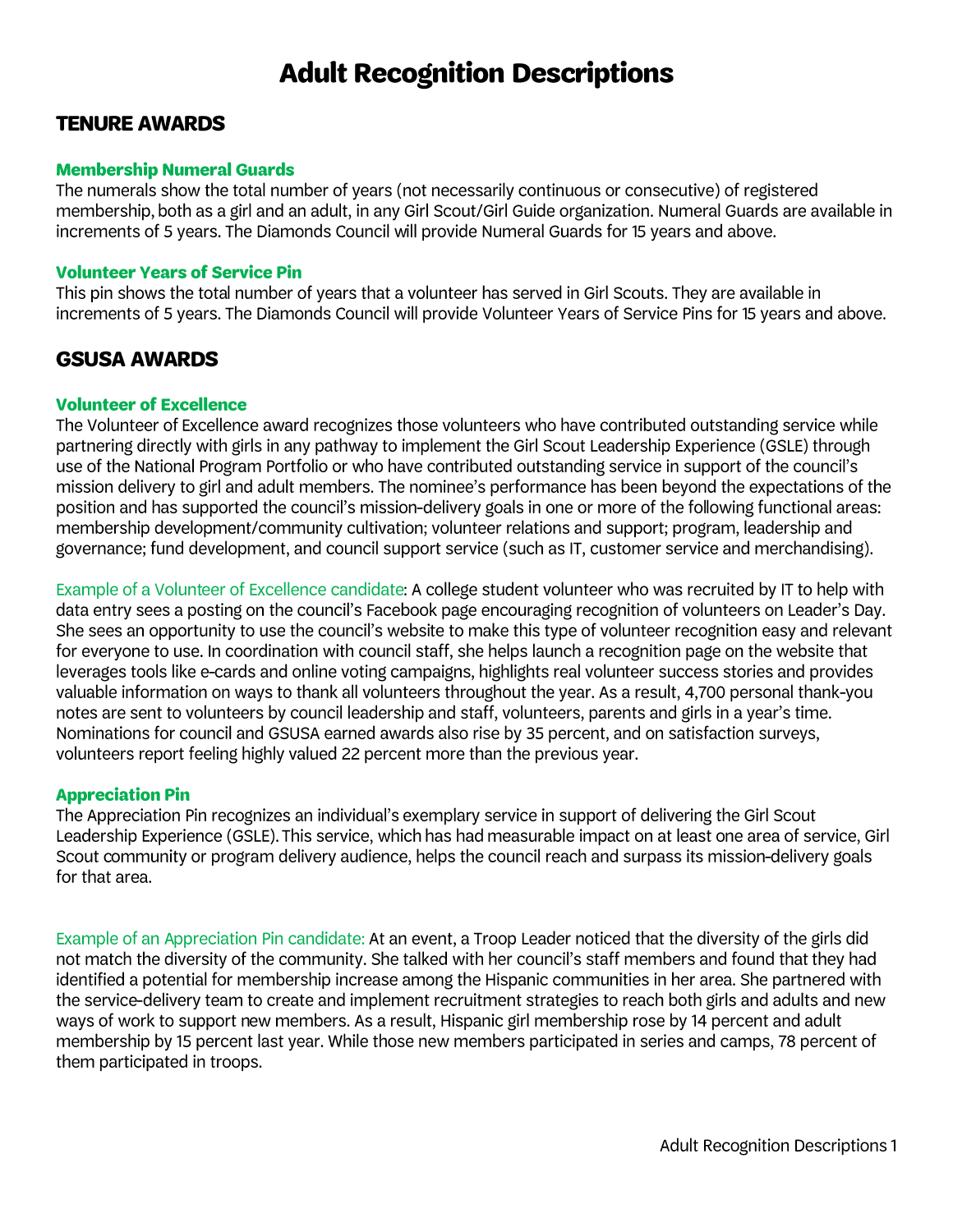#### **Honor Pin**

The Honor Pin recognizes an individual's exemplary service in support of delivering the Girl Scout Leadership Experience (GSLE), which has had measurable impact on two or more areas of service, Girl Scout community or program delivery audience, allowing the council to reach and surpass its mission-delivery goals.

Example of an Honor Pin candidate: A facilitator realized that, although the council created online courses and resources about the GSLE, at volunteer meetings she heard comments indicating that many volunteers still were hesitant to use Journeys to deliver the GSLE to girls. She worked with the Volunteer Experience Department to develop a GSLE Coach role, which would support all direct-service volunteers as they implemented what they learned in the courses and put Journeys into action. This role was piloted in four service-delivery teams where, after the first year, Journey sales increased by 30 percent; girls shared the impact of 14 new take-action projects via the council's website; and the volunteer-satisfaction scores increased by 12 percent.

## **Thanks Badge**

The Thanks Badge honors an individual whose ongoing commitment, leadership and service have had an exceptional, measurable impact on meeting the mission-delivery goals and priorities of the entire council or the entire Girl Scout Movement. The outstanding service performed by the nominee resulted in outcomes that benefitted the total council or the entire Girl Scout organization, and is so significantly above and beyond the call of duty that no other award would be appropriate.

Example of a Thanks Badge candidate: A volunteer saw an opportunity to use Journeys to increase membership in one of the council's target markets through the camp pathway. She helped the council partner with local companies and groups to provide in-kind, financial and volunteer support to build a Take-Action Tree House at each camp. She led a task group of girls to design and develop progressive programming, based on girl-led processes and Journey content, which culminated in take-action projects. The three-year project brought in 300 new Girl Scouts, a 5 percent overall increase in camp registrations the following year, 90 new volunteers and new partnerships with 11 local organizations.

## **Thanks Badge II**

The Thanks Badge II honors a previous Thanks Badge recipient who has continued to provide exemplary service in a leadership role, resulting in a measurable impact that benefits the total council or entire Girl Scout Movement. The outstanding service performed by the nominee resulted in outcomes that benefitted the total council or the entire Girl Scout organization, and is so significantly above and beyond the call of duty that no other award would be appropriate.

Example of a Thanks Badge II candidate: After receiving the Thanks Badge, the volunteer from the Thanks Badge example was motivated by the success of the Take-Action Tree House project and submitted to present this best practice at a GSUSA conference. She then served for two years on a national task group to help educate and support all 111 other councils as they create long-term plans that integrate all council departments to implement the camp pathway growth in membership and deliver the Girl Scout Leadership Experience (GSLE) through Journey use.

#### **Juliette Gordon Low World Friendship Medal**

The Juliette Low World Friendship Medal is awarded to individuals and councils who have enriched and leveraged the global understanding of Girl Guiding and Girl Scouting to grow responsible global citizens. This prestigious national award is approved by the Girl Scouts of the USA National Board of Directors.

#### **President's Service Unit Award**

The President's Award recognizes the efforts of a service unit team or committee whose exemplary service in support of delivering the Girl Scout Leadership Experience surpassed team goals and resulted in significant, measurable impact toward reaching the council's over all goals.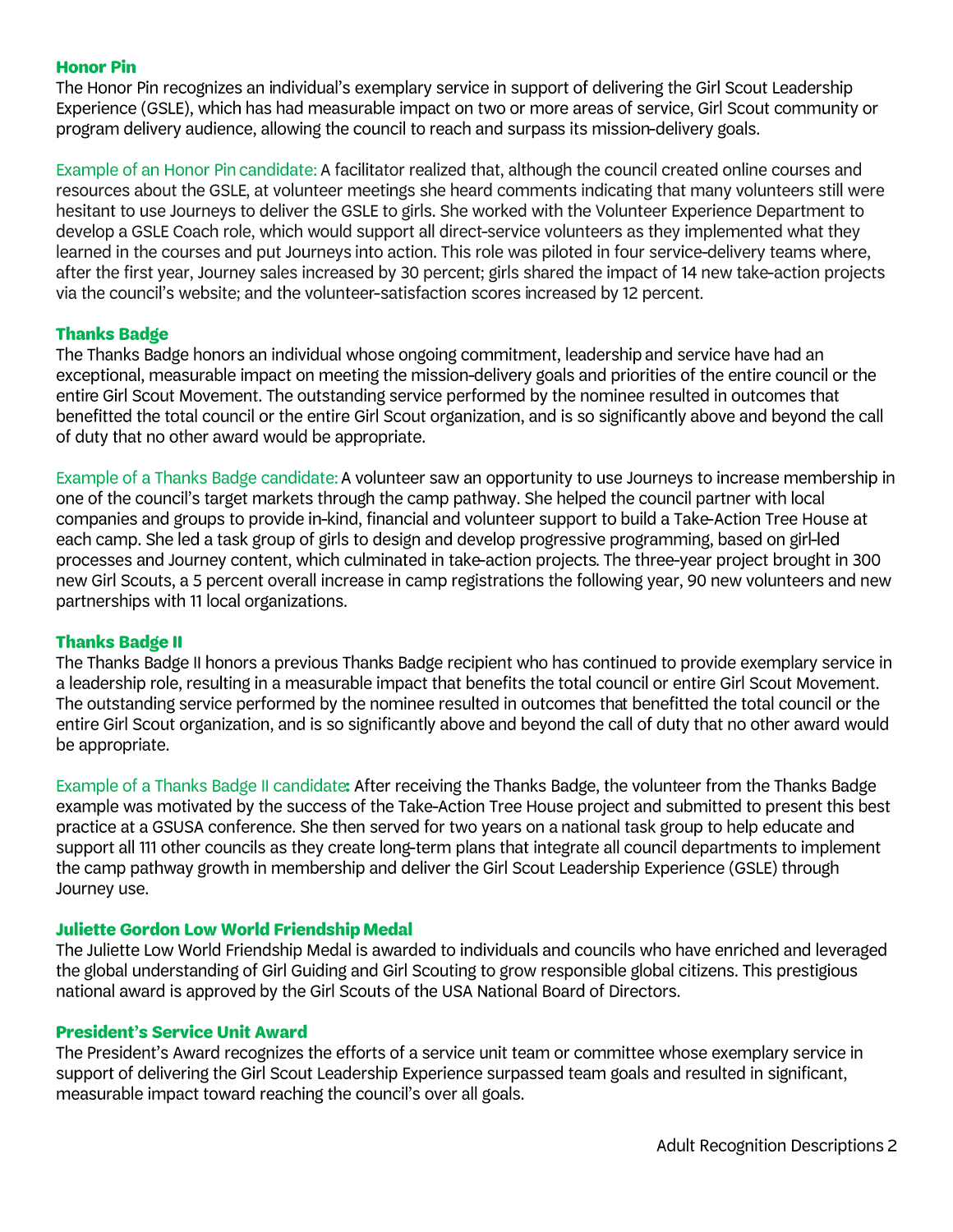# **DIAMONDS COUNCIL AWARDS**

#### **Arkansas Governor's Volunteer Excellence**

These certificates are marked with the date of our organization's recognition event and are signed by the Governor. They recognize volunteers for their hard work. Certificates recognize volunteers with 500 or more volunteer hours.

#### **Presidential Volunteer Service Award**

Volunteers can track their hours on a national website to receive recognition for their time. <http://www.presidentialserviceawards.gov/> Record of Service Key : RLZ-45010

#### **Myra Vinson Award**

In loving memory of Myra Vinson, former Executive Director of Arkansas Post Girl Scout Council, this award recognizes volunteers who have made an impact on the lives of people beyond the Girl Scout community by living the Girl Scout Law and continually giving back to their community in a variety of ways. This award provides an opportunity to see the realization of our goal – to inspire girls with the highest ideals of character, conduct, patriotism, and service so they may become happy and resourceful citizens.

Example of a Myra Vinson Award candidate: A volunteer Program Advisor works over the course of the year with a teen advisory committee of 30 current Girl Scout Seniors and Ambassadors. They planned and delivered four performance day camps targeted to girls in underserved areas of the council, using content from the *aMuse*  Journey. As a result, those areas have a combined total of 210 new Junior girl members and 16 new adult volunteers. Ninety-two percent of the girls at camp also signed up for other opportunities during the year.

#### **Sally Sharpe Award**

This award recognizes a volunteer facilitator who demonstrates outstanding facilitating skills in creating successful learning experiences for both new and returning volunteers.

Example of a Sally Sharpe Award candidate: A council facilitator sees that there is a lack of trainings in a region different than her own. This volunteer works with the Training Coordinator and Volunteer Experience Department to ensure that volunteers have educational opportunities by doing trainings and recruiting new facilitators in that region.

#### **Diamonds Rookie of the Vear**

The Rookie of the Vear Award is given in recognition of the outstanding service from an individual who is new to Girl Scouts and has hit the ground running during her or his first year. This adult volunteer has been an adult Girl Scout for a short time but has made an impact on their service unit or geographic area, which merits area recognition.

Example of a Rookie of the Vear candidate: A new volunteer participates in a Girl Scout outdoor series program in her community. She is contacted by girls and their parents who want to thank her for helping to bring the series to their area and to express their interest in finding similar opportunities. The volunteer shares the council's summer camp brochure with the families, but soon realizes that transportation to and from camp would be a definite obstacle for some families that want to attend. The volunteer decides to contact the local service unit or council to find out what the safety regulations are for transporting members in personal and rented vehicles and sets up a carpool list that coincides with each camp session. The list provides contact information for drivers that have agreed to transport registered girls to/from camp and the number of seats available in each vehicle. The council's summer camp registrations increased by 25% and other service units in the area are looking to provide something similar for girls in their area.